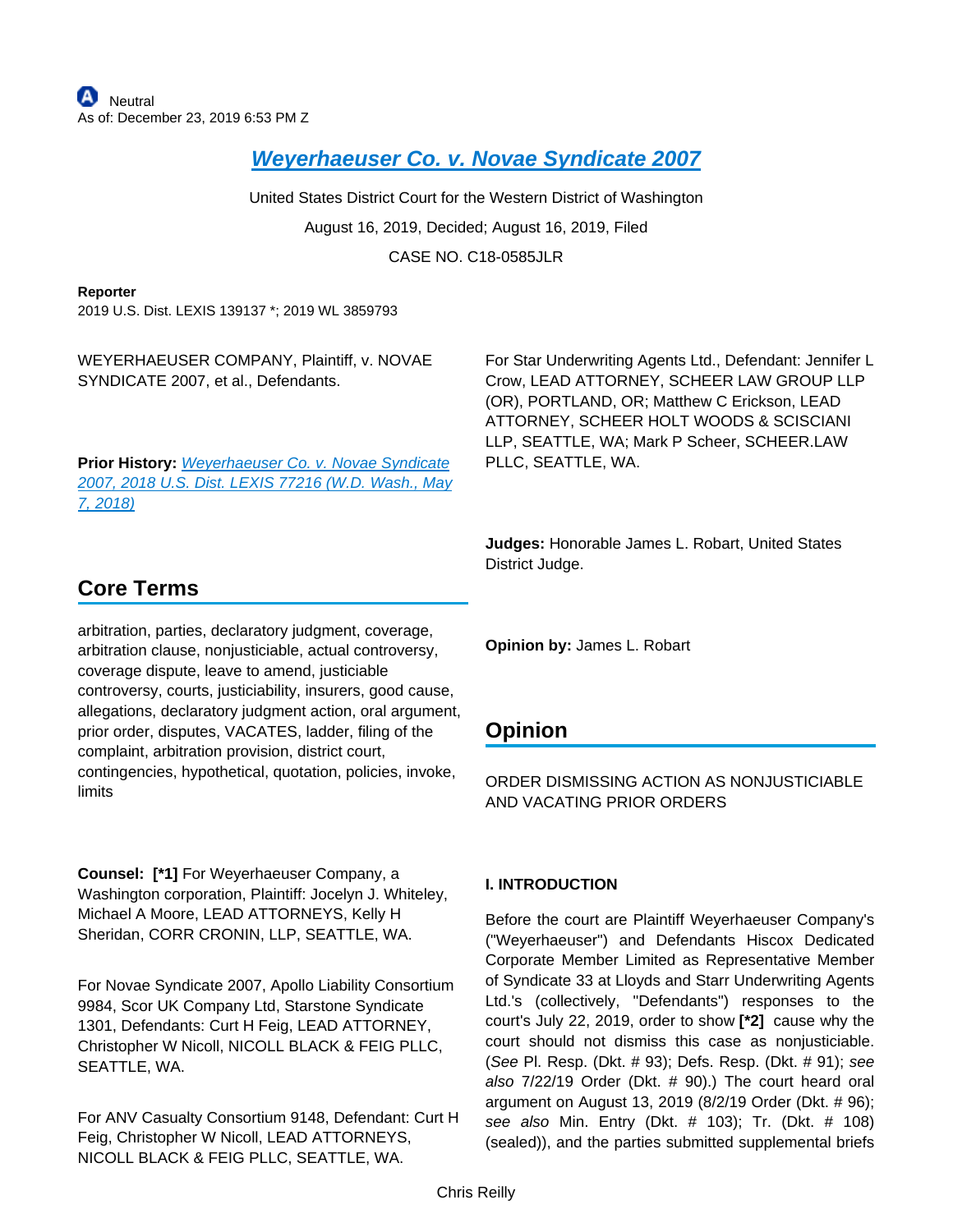after oral argument (see Pl. Supp. Br. (Dkt. # 107); Defs. Supp. Br. (Dkt. # 106)). The court has reviewed the parties' responses and supplemental briefs, the relevant portions of the record, and the applicable law. Being fully advised, the court DISMISSES this case as nonjusticiable, VACATES its prior orders, and STRIKES the trial date and related pretrial dates.

# **II. BACKGROUND**

# **A. Factual Background**

This is a declaratory judgment action involving excess liability insurance policies that Weyerhaeuser purchased from Defendants for the 2016-17 policy year. (See generally Compl. (Dkt. # 1).) During that period, Weyerhaeuser incurred substantial liability for alleged property damage and personal injuries related to a Weyerhaeuser product. (Id. ¶¶ 18-20.)

The insurance policy that Weyerhaeuser purchased from Defendants ("the Policy") is part of a six-layer **[\*3]**  ladder that provides up to \$300 million in excess liability coverage. (Lambdin Decl. (Dkt. # 37) ¶ 2.) The Policy forms the bulk of the ladder's fifth layer of coverage. (See id., Ex. A; see also Lambdin Decl. ¶ 3, Ex. F ("Hiscox/Starr Policy").<sup>1</sup>)

Non-party Lex London Casualty Corp. ("Lex-London"), Weyerhaeuser's primary carrier, issued the first-layer policy in the coverage ladder ("the Lead Underlying Policy"). (Lambdin Decl. ¶ 2, Ex. B.) The Lead Underlying Policy includes an "arbitration endorsement," which provides that any dispute "arising out of or relating to" to the Lead Underlying Policy must be arbitrated in London ("the London Arbitration Clause"). (Id. at 41.) Specifically, the London Arbitration Clause states:

It is acknowledged and agreed that, notwithstanding anything to the contrary in the policy, any dispute, controversy or claim arising out of or relating to this policy or to the breach, cancellation, termination or validity of this Policy shall be finally and fully determined in London, England under the provisions of the Arbitration Act of 1996 (["]Act") and/or statutory modifications or

amendments thereto, for the time being in force, by a Board composed of three arbitrators to be selected for each controversy[.] . . .

( **[\*4]** Id.) Additionally, the Lead Underlying Policy includes a "service of suit" clause. (See id. at 44.) That clause provides that, "[s]olely for the purpose of effectuating arbitration, in the event of the failure of [Lex-London] to pay any amount claimed to be due," Lex-London "will submit to the jurisdiction of any court of competent jurisdiction within the United States." (Id.)

Defendants' Policy incorporates by reference "the same terms, definitions, exclusions and conditions . . . contained in the Lead Underlying Policy," except to the extent that the two are inconsistent. (See Hiscox/Starr Policy at 9.) Unlike the Lead Underlying Policy, the Policy includes a clause titled "Service of Suit Clause (U.S.A.) N.M.A. 1998" ("the N.M.A. 1998 Clause"). (See id. at 20.) The N.M.A. 1998 Clause states:

It is agreed that in the event of the failure of the Underwriters hereon to pay any amount claimed to be due hereunder, the Underwriters hereon, at the request of the Insured (or Reinsured), will submit to the jurisdiction of a Court of competent jurisdiction within the United States.

(Id.) The London Arbitration Clause does not expressly appear in Defendants' Policy. (See generally id.)

# **B. Procedural History**

Weyerhaeuser filed this action on April 20, 2018, seeking a judgment under the **Declaratory Judgment** [Act, 28 U.S.C. § 2201, et seq.](https://advance.lexis.com/api/document?collection=statutes-legislation&id=urn:contentItem:8SG9-5HW2-D6RV-H0TX-00000-00&context=), **[\*5]** that it is not required to arbitrate in London any coverage dispute with Defendants that may arise under the Policy.<sup>2</sup> (See Compl. ¶¶ 35-37.) Weyerhaeuser contends that, because the N.M.A. 1998 Clause conflicts with the London Arbitration Clause, which is purportedly incorporated by reference into the Policy, the N.M.A.

<sup>1</sup>When citing the Hiscox/Starr Policy and other exhibits authenticated by Mr. Lambdin's declaration, the court cites the page number generated by the court's electronic filing system.

<sup>&</sup>lt;sup>2</sup> In the complaint, Weyerhaeuser named several Defendants that have since settled or been dismissed. (See 6/27/18 Order (Dkt. # 23) (granting stipulated motion to dismiss former Defendant Allianz Underwriters Insurance Company); 1/2/19 Order (Dkt. # 60) (granting stipulated motion to dismiss former Defendant XL Catlin Syndicate); Not. of Settlement (Dkt. # 100) (giving notice of settlement between Weyerhaeuser and former Defendants Novae Syndicate 2007, Apollo Liability Consortium 9984, ANV Consortium 9148, SCOR UK Company Ltd., and Starstone Syndicate 1301).)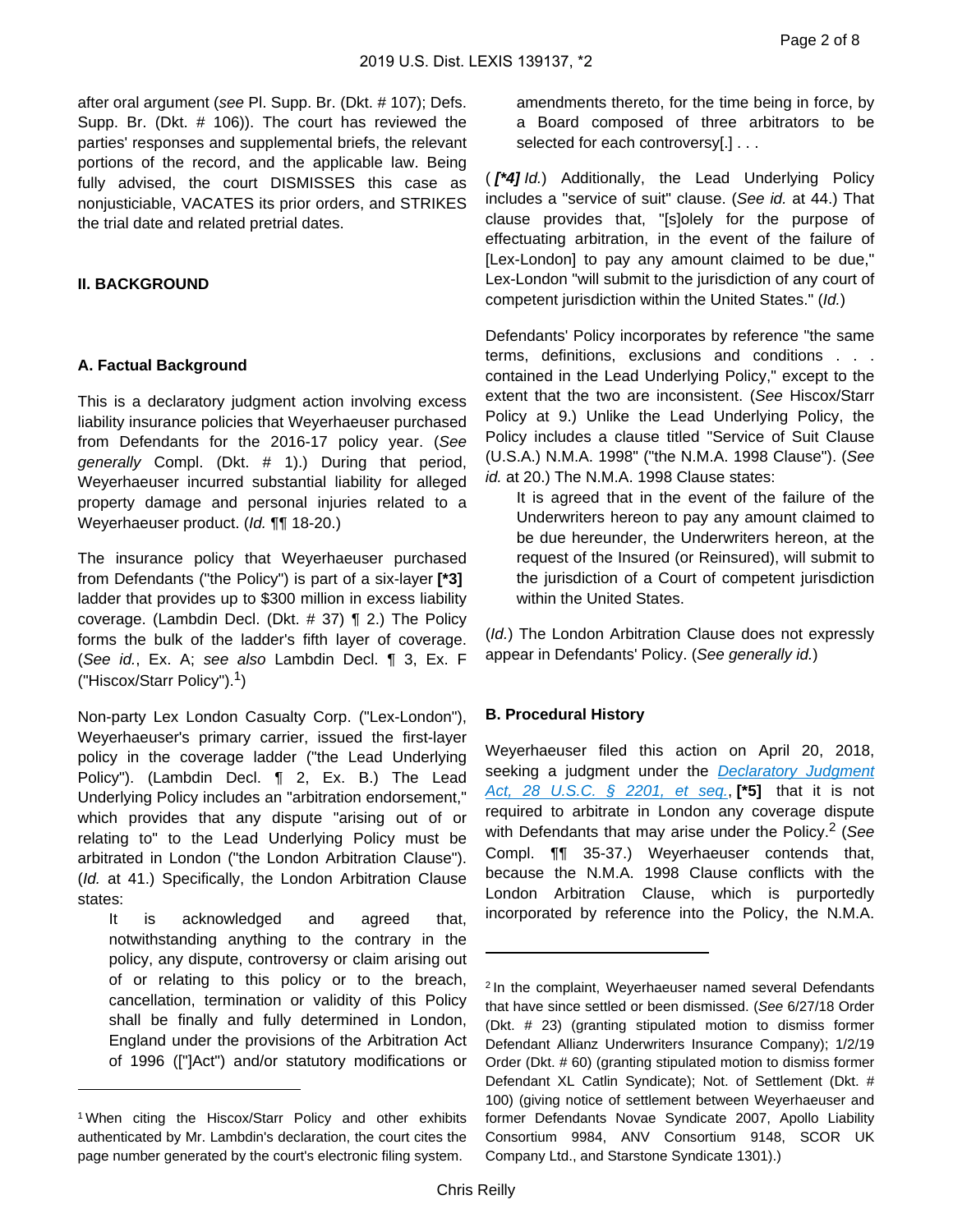1998 Clause controls. (Id. ¶¶ 26-31.) Accordingly, in Weyerhaeuser's view, Defendants may not invoke the London Arbitration Clause and must "litigate any coverage disputes in the U.S. jurisdiction of Weyerhaeuser's choosing." (Id. ¶¶ 29-30.) In the complaint, Weyerhaeuser acknowledges that "[a] justiciable controversy does not yet exist between the parties regarding coverage" under the Policy. (Id. ¶ 1.)

Shortly after Weyerhaeuser filed suit, former Defendant XL Catlin Syndicate ("XL Catlin") filed a parallel action ("the English Action") in the High Court of Justice of England and Wales ("the English High Court"). (Cordell Decl. (Dkt. # 6) ¶ 3; Stip. MTS (Dkt. # 12) at 1.) Like Defendants' Policy, XL Catlin's policy (1) incorporates by reference the Lead Underlying Policy, and (2) includes the N.M.A. 1998 Clause. (See Cordell Decl. ¶ 6.) After XL Catlin filed the English Action, Weyerhaeuser sought, and **[\*6]** the court granted, a temporary restraining order that barred Defendants from seeking in another forum an order enjoining Weyerhaeuser from proceeding with this action.<sup>3</sup> (See TRO Mot. (Dkt. # 4); TRO (Dkt. # 7).) Weyerhaeuser and Defendants subsequently stipulated to an order enjoining Defendants "from instituting or joining in any action, in any other forum, aimed at securing a determination on the issue whether Weyerhaeuser is required, under the policies issued by . . . Defendants, to arbitrate disputes regarding coverage under those policies." (5/21/18 Order (Dkt. # 17) at 4.)

The English High Court decided the English Action on December 21, 2018. (See 1/2/19 JSR (Dkt. # 59) at 2, Ex. A ("English Final Order"), Ex. B ("English Approved Judgment").) In brief, the English High Court concluded that XL Catlin's policy incorporates the London Arbitration Clause from the Lead Underlying Policy, and, as a result, the parties must refer all disputes related to XL Catlin's policy to arbitration in London. (English Final Order ¶¶ 1-9; English Approved Judgment ¶¶ 7-25.) The English High Court further enjoined Weyerhaeuser from maintaining proceedings against XL Catlin in this court. (English Final Order ¶ 3.) Shortly **[\*7]** thereafter, Weyerhaeuser dismissed XL Catlin. (1/2/19 Order (Dkt. # 61) at 2.) The court then ordered the parties to submit supplemental briefing on the preclusive effects, if any, of the English High Court's decision with respect to Weyerhaeuser's action against Defendants. (1/25/19 Order (Dkt. # 64); 1/31/19 Order (Dkt. # 66).)

Weyerhaeuser filed a motion for summary judgment while the English Action was pending. (See MSJ (Dkt. # 36).) While that motion was under advisement, the court issued an order to show cause why this case should not be dismissed as nonjusticiable for failure to present an "actual controversy" within the meaning of the Declaratory Judgment Act. See [28 U.S.C. § 2201\(a\)](https://advance.lexis.com/api/document?collection=statutes-legislation&id=urn:contentItem:8SG9-5HW2-D6RV-H0TX-00000-00&context=); (see also 7/22/19 Order.) Specifically, the court emphasized that, at the time Weyerhaeuser filed its complaint, the parties had not encountered a coverage dispute under the Policy, and, accordingly, Defendants had not initiated or sought to compel arbitration. (See id. at 3-4.) The court voiced its concern that Weyerhaeuser's action effectively sought an "advisory opinion" on a matter of contract interpretation that was not yet implicated in a live dispute between the parties. (Id. at 4.)

The parties' responses to the court's show-cause **[\*8]**  order are now before the court. (See Pl. Resp.; Defs. Resp.) Weyerhaeuser argues that the Declaratory [Judgment Act](https://advance.lexis.com/api/document?collection=statutes-legislation&id=urn:contentItem:8SG9-5HW2-D6RV-H0TX-00000-00&context=)'s "actual controversy" requirement "is satisfied by the threat of an actual injury like the threatened enforcement of a disputed arbitration provision." (Pl. Resp. at 7.) Weyerhaeuser maintains that such a threat "is clearly present in this case." (Id.) Defendants, in contrast, represent that "Weyerhaeuser has yet to allege contractual or extra-contractual coverage-based claims against Defendants," and argue that Weyerhaeuser's action "asks the court to address . . . issues that may or may not arise in some hypothetical, future action that has not been initiated." (Defs. Resp. at 6.) The court summarizes the applicable law before addressing the parties' arguments.

# **III. DISCUSSION**

# **A. Legal Standards**

The concept of justiciability "expresses the jurisdictional limitations imposed upon federal courts by the 'case or controversy' requirement" of Article III of the United States Constitution. See Corrie v. Caterpillar, Inc., 503 F.3d 974, 980 (9th Cir. 2007) (citation omitted); U.S. Const., art. III,  $\frac{1}{2}$  2. Justiciability is a threshold matter that courts have an independent obligation to evaluate, sua sponte, if necessary, before reaching the merits of a case. See, e.g., Am. Civil Liberties Union of Nev. v. [Lomax, 471 F.3d 1010, 1015 \(9th Cir. 2006\)](https://advance.lexis.com/api/document?collection=cases&id=urn:contentItem:4MHR-YXW0-0038-X0TP-00000-00&context=); see also [Toumajian v. Frailey, 135 F. 3d 648, 652 \(9th Cir. 1998\)](https://advance.lexis.com/api/document?collection=cases&id=urn:contentItem:3SB1-MKC0-0038-X2GV-00000-00&context=)

<sup>3</sup>Additionally, the court stayed this case as to XL Catlin while the English Action was pending. (5/21/18 Order (Dkt. # 14) at 2; 8/6/18 JSR (Dkt. # 33) at 2.)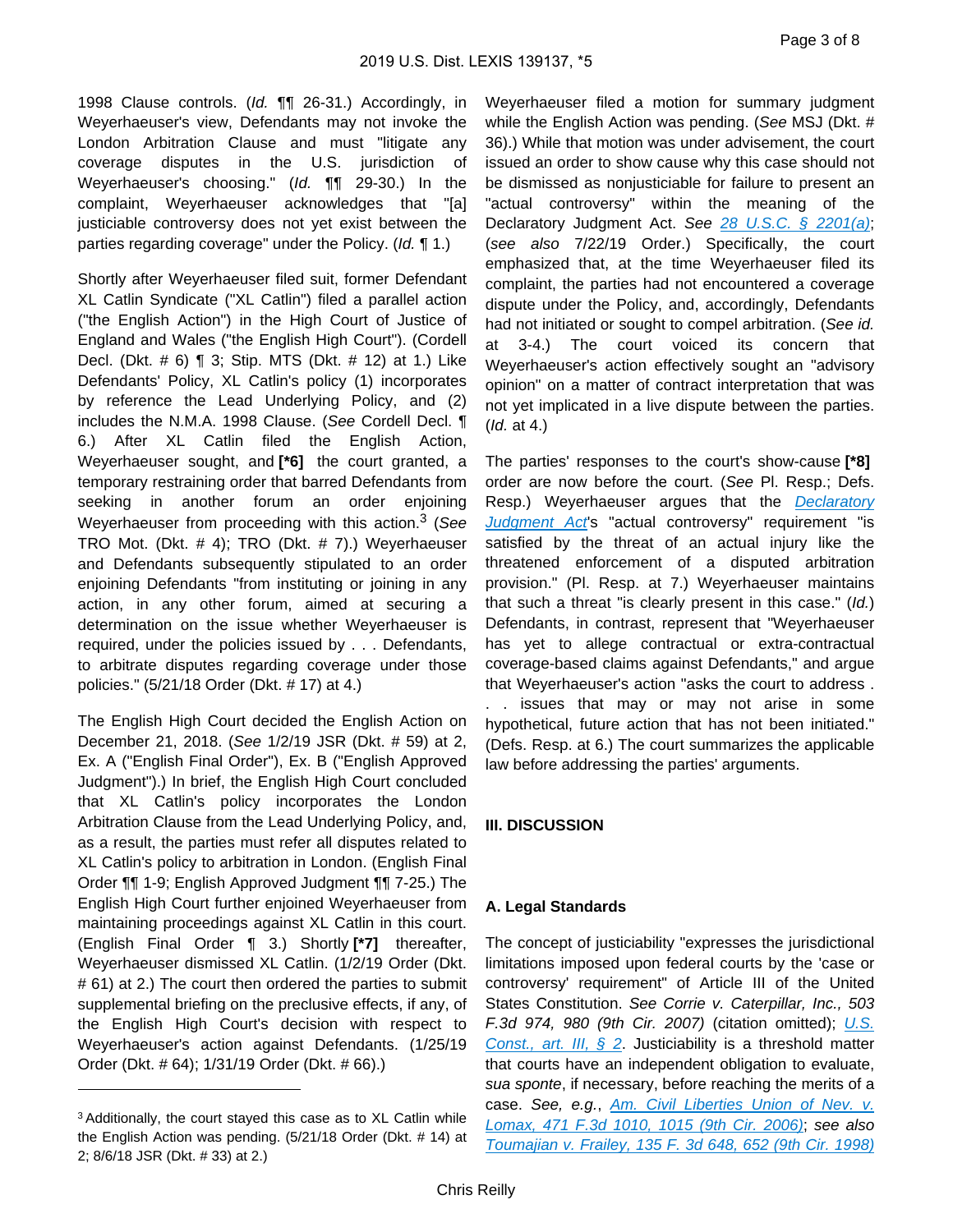("In this action, as in all **[\*9]** actions before a federal court, the necessary and constitutional predicate for any decision is a determination that the court has jurisdiction—that is[,] the power—to adjudicate the dispute.").

In relevant part, the Declaratory Judgment Act provides that, "[i]n a case of actual controversy within its jurisdiction, . . . any court of the United States . . . may declare the rights and other legal relations of any interested party seeking such declaration, whether or not further relief is or could be sought." [28 U.S.C. §](https://advance.lexis.com/api/document?collection=statutes-legislation&id=urn:contentItem:8SG9-5HW2-D6RV-H0TX-00000-00&context=)   $2201(a)$ . The phrase "case of actual controversy" refers to the types of cases and controversies that are justiciable under Article III of the Constitution. See [MedImmune, Inc. v. Genentech, Inc., 549 U.S. 118,](https://advance.lexis.com/api/document?collection=cases&id=urn:contentItem:4MSH-2GG0-004B-Y048-00000-00&context=)  [126-27, 127 S. Ct. 764, 166 L. Ed. 2d 604 \(2007\)](https://advance.lexis.com/api/document?collection=cases&id=urn:contentItem:4MSH-2GG0-004B-Y048-00000-00&context=). An actual controversy exists within the meaning of the Declaratory Judgment Act when the dispute is "definite and concrete, touching the legal relations of parties having adverse legal interests." **[Id. at 127](https://advance.lexis.com/api/document?collection=cases&id=urn:contentItem:4MSH-2GG0-004B-Y048-00000-00&context=)** (quoting [Aetna Life Ins. Co. v. Haworth, 300 U.S. 227, 240-41,](https://advance.lexis.com/api/document?collection=cases&id=urn:contentItem:3S4X-9DT0-003B-727H-00000-00&context=)  [57 S. Ct. 461, 81 L. Ed. 617 \(1937\)\)](https://advance.lexis.com/api/document?collection=cases&id=urn:contentItem:3S4X-9DT0-003B-727H-00000-00&context=). Further, the dispute must be "real and substantial and admit of specific relief through a decree of a conclusive character, as distinguished from an opinion advising what the law would be upon a hypothetical set of facts." Id. (internal quotation marks omitted). The basic question in each case is "whether the facts alleged, under all the circumstances, show **[\*10]** that there is a substantial controversy, between parties having adverse legal interests, of sufficient immediacy and reality to warrant the issuance of a declaratory judgment." Id. (quoting [Md. Cas. Co. v. Pac. Coal & Oil Co., 312 U.S.](https://advance.lexis.com/api/document?collection=cases&id=urn:contentItem:3S4X-6GG0-003B-7181-00000-00&context=)  [270, 273, 61 S. Ct. 510, 85 L. Ed. 826 \(1941\)\)](https://advance.lexis.com/api/document?collection=cases&id=urn:contentItem:3S4X-6GG0-003B-7181-00000-00&context=). The jurisdictional inquiry "is concerned with the facts that exist when the plaintiff originally filed its complaint . . . ." [Cisco Sys., Inc. v. Alberta Telecomms. Research Ctr.,](https://advance.lexis.com/api/document?collection=cases&id=urn:contentItem:56G5-N871-F04C-T3VK-00000-00&context=)  [892 F. Supp. 2d 1226, 1230 \(N.D. Cal. 2012\)](https://advance.lexis.com/api/document?collection=cases&id=urn:contentItem:56G5-N871-F04C-T3VK-00000-00&context=), aff'd, [538](https://advance.lexis.com/api/document?collection=cases&id=urn:contentItem:597F-2G21-F04B-M00S-00000-00&context=)  [F. App'x 894 \(Fed. Cir. 2013\)](https://advance.lexis.com/api/document?collection=cases&id=urn:contentItem:597F-2G21-F04B-M00S-00000-00&context=) (citing *Innovative* [Therapies, Inc. v. Kinetic Concepts, Inc., 599 F.3d 1377,](https://advance.lexis.com/api/document?collection=cases&id=urn:contentItem:7Y4T-72Y0-YB0K-G029-00000-00&context=)  [1384 \(Fed. Cir. 2010\)\)](https://advance.lexis.com/api/document?collection=cases&id=urn:contentItem:7Y4T-72Y0-YB0K-G029-00000-00&context=).

# **B. Analysis**

The court must determine whether, based on the allegations in the complaint, the parties' dispute about the applicability of the London Arbitration Clause is "of sufficient immediacy and reality" to be ripe for adjudication. See [MedImmune, 549 U.S. at 127](https://advance.lexis.com/api/document?collection=cases&id=urn:contentItem:4MSH-2GG0-004B-Y048-00000-00&context=). In the complaint, Weyerhaeuser acknowledges that "[a] justiciable controversy does not yet exist between the

parties regarding coverage" under Defendants' Policy. (Compl. ¶ 1.) However, Weyerhaeuser represents that it "has incurred, or expects to incur, covered defense costs and liabilities in connection with [an allegedly defective Weyerhaeuser product] that exceed the applicable coverage limits of all of [Defendants'] [p]olicies." (Id. ¶ 22.) Weyerhaeuser further states that Lex-London—its first-layer excess carrier—has already paid Weyerhaeuser "the full amount of its policy limits . . . ." (Id. ¶¶ 22-23.) According to Weyerhaeuser, "Defendants **[\*11]** have neither confirmed that resolution of future disputes, should they arise, will occur in a Washington State forum nor disclaimed any intention to initiate a competing coverage arbitration and/or litigation outside of Washington." (Id.  $\P$  24.) Weyerhaeuser thus contends that "[t]here is an actual and justiciable controversy between Plaintiff and Defendants as to the arbitrability of the parties' disputes regarding or arising under [Defendants'] [p]olicies and the proper venue for any such litigation." (Id. ¶ 37.)

On the justiciability spectrum, this case falls within a decidedly gray area. On one hand, there is no doubt that the parties' interests are "adverse": they disagree as to whether the London Arbitration Clause applies to any future coverage dispute that may arise under the Policy. See [MedImmune, 549 U.S. at 127](https://advance.lexis.com/api/document?collection=cases&id=urn:contentItem:4MSH-2GG0-004B-Y048-00000-00&context=). Moreover, Weyerhaeuser anticipates that it will exhaust the coverage limits of not only Defendants' Policy, but all policies in its coverage ladder. (See Compl. ¶¶ 22-23.) It thus seems inevitable that Weyerhaeuser will seek to hold Defendants to their obligations under the Policy. (See id.) On the other hand, the complaint makes clear that no underlying coverage dispute existed at the time the complaint was filed. **[\*12]** (See id. ¶ 1 ("A justiciable controversy does not yet exist between the parties regarding coverage, but Weyerhaeuser expressly reserves the right to amend this Complaint to include such a dispute should the same arise.").) The complaint does not allege that Defendants commenced an action to compel arbitration; nor does it indicate that Defendants threatened to compel the arbitration of a specific, substantive dispute regarding their liabilities under the Policy. (See generally id.) Weyerhaeuser thus appears to have brought this case as a preemptive measure, with the aim of securing a determination as to where a coverage dispute must be litigated before such a dispute arises.

In assessing whether the facts as alleged present an "actual controversy" within the meaning of the Declaratory Judgment Act, see [28 U.S.C. § 2201\(a\)](https://advance.lexis.com/api/document?collection=statutes-legislation&id=urn:contentItem:8SG9-5HW2-D6RV-H0TX-00000-00&context=), the court has identified two lines of relevant authority. First,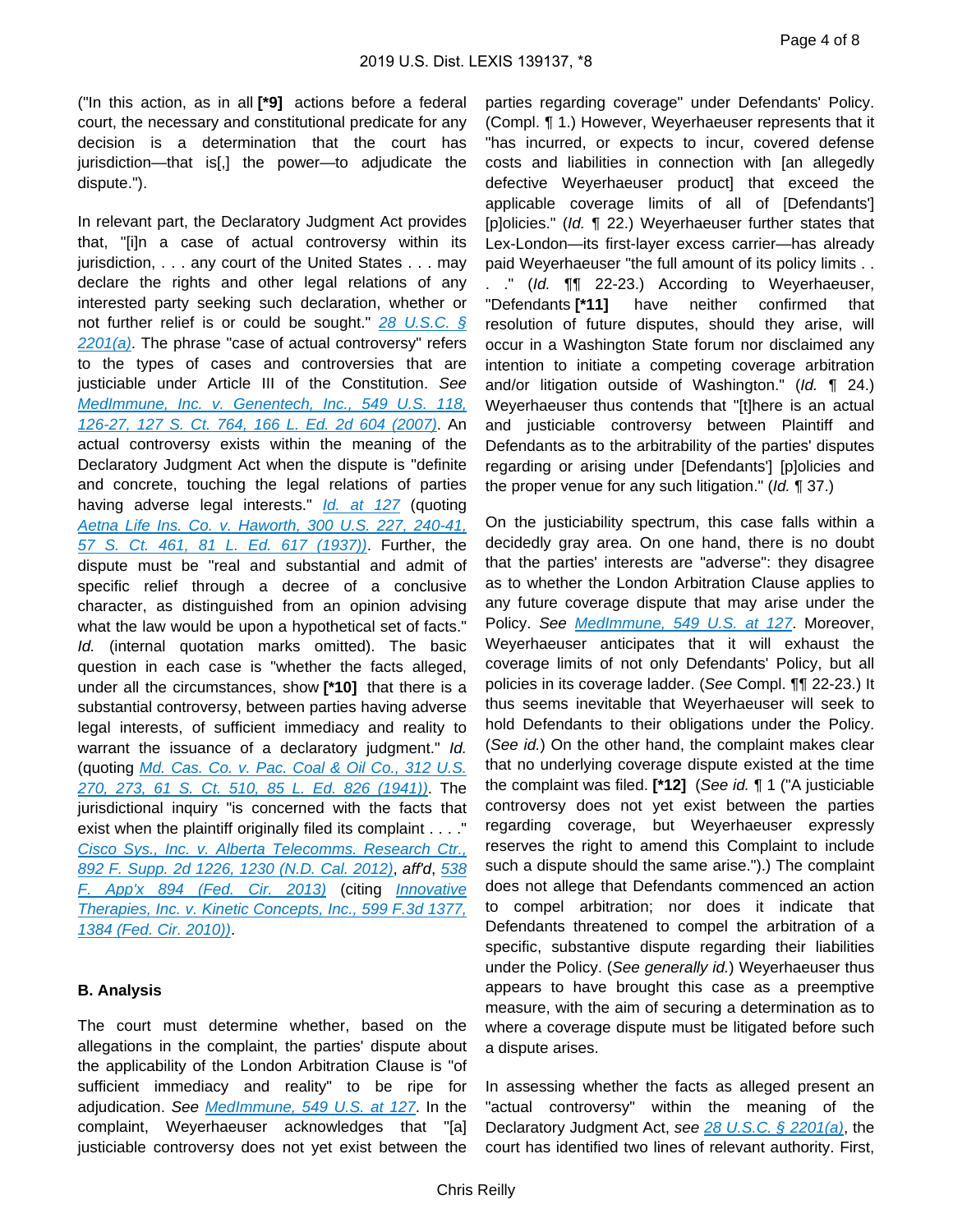as several courts have recognized, "litigation over insurance coverage has become the paradigm for asserting jurisdiction [under the Declaratory Judgment Act] despite future contingencies that will determine whether a controversy actually ever becomes real." Associated Indem. Corp. v. Fairchild Indus., Inc., 961 [F.2d 32, 35 \(2d Cir. 1992\)](https://advance.lexis.com/api/document?collection=cases&id=urn:contentItem:3S4X-4N80-008H-V134-00000-00&context=) (internal quotation marks and citation omitted). For example, **[\*13]** courts have entertained declaratory judgment actions to determine such matters as the extent of liability coverage, whether the insured has waived provisions of a policy, and whether the insurer is required to defend an action against its insured. See Wright, Miller, & Kane, 10B Fed. Prac. & Proc. Civ. § 2760 (4th ed. 2019) (collecting insurance-related declaratory judgment cases); see also [Md. Cas. Co., 312 U.S. at 273](https://advance.lexis.com/api/document?collection=cases&id=urn:contentItem:3S4X-6GG0-003B-7181-00000-00&context=) (holding that an insurer's declaratory judgment action regarding its duty to defend and indemnify was ripe, even when the underlying liability action in state court had not yet proceeded to judgment).

Although such cases suggest a generous approach to the Declaratory Judgment Act's "actual controversy" requirement in the insurance context, see, e.g., [Fairchild, 961 F.2d at 35](https://advance.lexis.com/api/document?collection=cases&id=urn:contentItem:3S4X-4N80-008H-V134-00000-00&context=), the court finds that this action presents distinct considerations. Rather than fighting over coverage-related duties and liabilities under the terms of the Policy, the parties disagree about the forum where such disputes—should they develop in the future—may be addressed. (See generally Compl.). The court has found, and the parties cite, no authority for the proposition that a court may issue a declaratory judgment on a policy's dispute resolution mechanisms **[\*14]** absent an existing or imminent underlying coverage dispute.

In the second line of relevant authority, courts have concluded that a declaratory judgment action concerning the arbitrability of a future, hypothetical conflict is nonjusticiable. See, e.g., [Jones v. Sears](https://advance.lexis.com/api/document?collection=cases&id=urn:contentItem:4TWV-RDK0-TXFX-636P-00000-00&context=)  [Roebuck & Co., 301 F. App'x 276, 281-84 \(4th Cir.](https://advance.lexis.com/api/document?collection=cases&id=urn:contentItem:4TWV-RDK0-TXFX-636P-00000-00&context=)  [2008\)](https://advance.lexis.com/api/document?collection=cases&id=urn:contentItem:4TWV-RDK0-TXFX-636P-00000-00&context=) (upholding the dismissal of claims as nonjusticiable where the plaintiffs alleged that the arbitration provision of a credit card agreement was unconscionable, because "none of the [d]efendants has threatened to invoke the arbitration provision"); [Lee v.](https://advance.lexis.com/api/document?collection=cases&id=urn:contentItem:4SX3-JGW0-TXFP-C318-00000-00&context=)  [Am. Express Travel Related Servs., No. C 07-04765,](https://advance.lexis.com/api/document?collection=cases&id=urn:contentItem:4SX3-JGW0-TXFP-C318-00000-00&context=)  2007 U.S. Dist. LEXIS 97171, 2007 WL 4287557, at \*5 [\(N.D. Cal. Dec. 6, 2007\)](https://advance.lexis.com/api/document?collection=cases&id=urn:contentItem:4SX3-JGW0-TXFP-C318-00000-00&context=) (dismissing as nonjusticiable the plaintiffs' claim that the arbitration clause in a credit card contract was unlawful, where the arbitration clause had "not been implicated in any actual dispute between the parties"); [Posern v. Prudential Secs., Inc., No. C-03-](https://advance.lexis.com/api/document?collection=cases&id=urn:contentItem:5BBC-PK31-F04C-T3D8-00000-00&context=)

[0507SC, 2004 U.S. Dist. LEXIS 32081, 2004 WL](https://advance.lexis.com/api/document?collection=cases&id=urn:contentItem:5BBC-PK31-F04C-T3D8-00000-00&context=)  [771399, at \\*8 \(N.D. Cal. Feb. 18, 2004\)](https://advance.lexis.com/api/document?collection=cases&id=urn:contentItem:5BBC-PK31-F04C-T3D8-00000-00&context=) (dismissing a claim for a declaratory judgment invalidating an arbitration provision, where, because the defendant "has not filed a motion to compel arbitration, the declaratory relief that [the plaintiffs] seek[] appears speculative"); [Rivera v. Salomon Smith Barney Inc., No. 01 Civ.](https://advance.lexis.com/api/document?collection=cases&id=urn:contentItem:46VC-DD00-0038-Y3DP-00000-00&context=)  [9282\(RWS\), 2002 U.S. Dist. LEXIS 17877, 2002 WL](https://advance.lexis.com/api/document?collection=cases&id=urn:contentItem:46VC-DD00-0038-Y3DP-00000-00&context=)  [31106418, at \\*2-4 \(S.D.N.Y. Sept. 20, 2002\)](https://advance.lexis.com/api/document?collection=cases&id=urn:contentItem:46VC-DD00-0038-Y3DP-00000-00&context=) (dismissing an action as nonjusticiable where the plaintiff sought a declaratory judgment to determine whether potential, future claims against her former employer were subject to mandatory **[\*15]** arbitration); [Tamplenizza v.](https://advance.lexis.com/api/document?collection=cases&id=urn:contentItem:3VP4-NN10-0038-Y02P-00000-00&context=)  [Josephthal & Co., 32 F. Supp. 2d 702, 704 \(S.D.N.Y.](https://advance.lexis.com/api/document?collection=cases&id=urn:contentItem:3VP4-NN10-0038-Y02P-00000-00&context=)  [1999\)](https://advance.lexis.com/api/document?collection=cases&id=urn:contentItem:3VP4-NN10-0038-Y02P-00000-00&context=) (finding that the plaintiff's request for a declaratory judgment that an arbitration agreement was null and void "strains the concept of 'case or controversy' to its outer limit," absent an actual dispute between the parties).

Weyerhaeuser tries to distinguish these cases on the ground that they "only indicate that a potential dispute about an arbitration provision[,] [which] the defendant has indicated it does not intend to enforce[,] may not be justiciable." (Pl. Resp. at 8 (emphasis omitted).) Weyerhaeuser suggests that, unlike in the cases cited above, Defendants have "threatened" to enforce the London Arbitration Clause. (Id. at 9.) But, such allegations do not appear in the complaint, which merely states that Defendants have not "confirmed that resolution of future disputes, should they arise, will occur in a Washington State forum . . . . " (see Compl. ¶ 24.) Even if Defendants had expressly threatened to invoke the London Arbitration Clause in the event of a substantive coverage dispute, the court is not convinced that factor, alone, would transform this case into a controversy ripe for review. The court would still have to grapple with the fact that Weyerhaeuser's complaint does not allege a dispute about Defendants' liabilities **[\*16]** that could lead Defendants to invoke the dispute resolution mechanism under the Policy. (See generally id.)

Weyerhaeuser also contends that, should the court decline to rule on arbitrability and dismiss this case as nonjusticiable, Weyerhaeuser would suffer "immediate harm." (Pl. Resp. at 9.) Weyerhaeuser alleges that "[t]his lawsuit and the relief sought by Weyerhaeuser was precipitated by the decision of insurers like XL Catlin to seek anti-suit injunctions in the United Kingdom." (Id.) Weyerhaeuser further argues that "the failure to determine issues regarding the enforceability of the forum selection and arbitration clause would open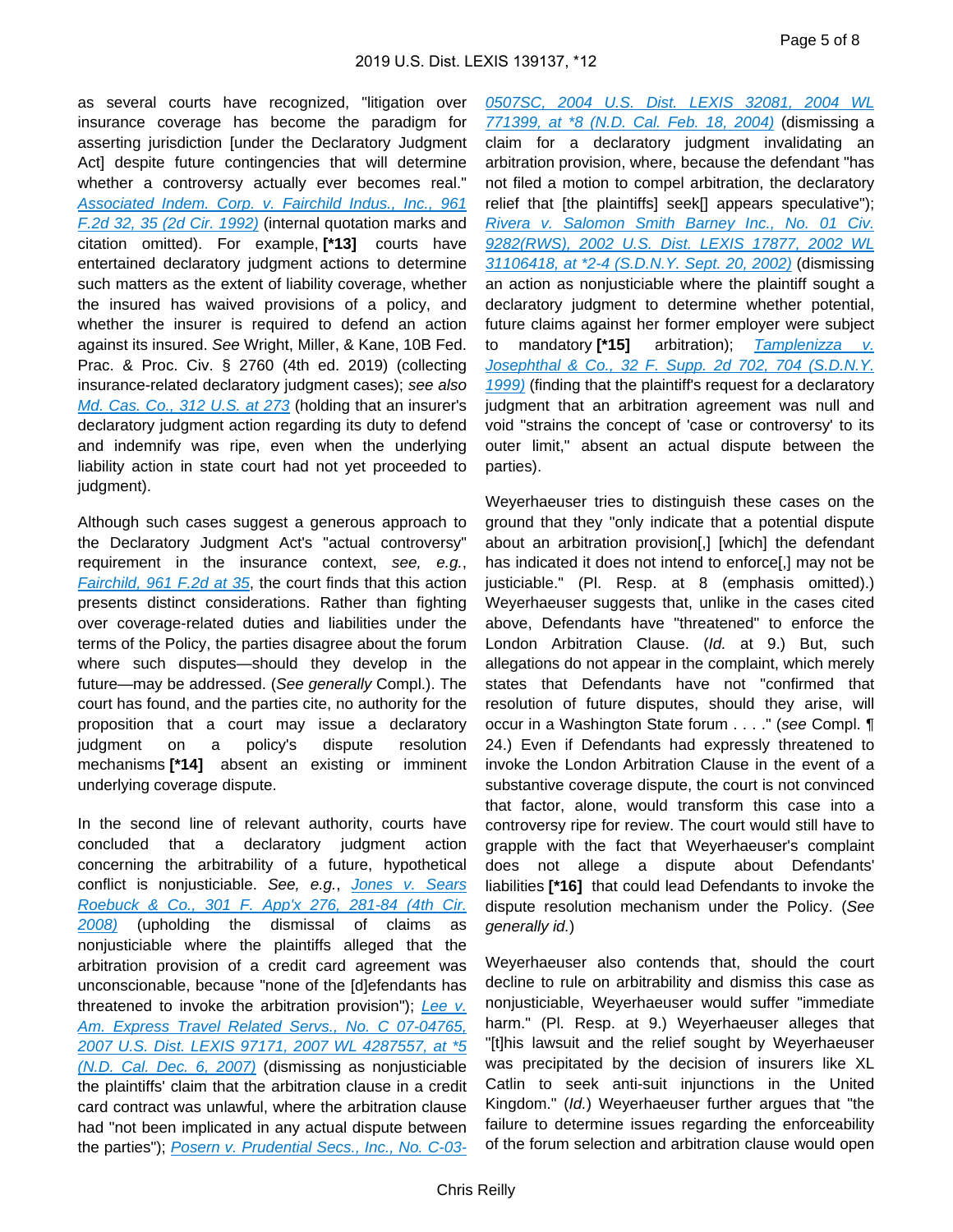the door to similar filings in the United Kingdom by . . . [Defendants] and subject Weyerhaeuser to [the] immediate, substantial and irreparable harm of being . . . forced to argue its case . . . in a foreign court." (Id. (internal quotation marks and citation omitted).) The court understands Weyerhaeuser's argument. However, XL Catlin filed suit in England only after Weyerhaeuser filed its complaint. (See Stip. MTS at 1.) The court thus fails to see how the existence of the English Action, or the potential for Defendants to file future suits in foreign **[\*17]** fora, supports the court's exercise of jurisdiction—which must be judged at the time the complaint is filed.<sup>4</sup> See Cisco Sys., 892 F. Supp. 2d at [1230](https://advance.lexis.com/api/document?collection=cases&id=urn:contentItem:56G5-N871-F04C-T3VK-00000-00&context=). More generally, Weyerhaeuser cites no authority for the proposition that the court may premise its exercise of jurisdiction on harm that might befall Weyerhaeuser only as a result of the court's dismissal of its complaint on justiciability grounds. (See generally Pl. Resp.)

By the same token, Weyerhaeuser's contention that, since the filing of the complaint, "it [has become] . . . clear that an underlying coverage dispute now exists between the parties," is unavailing. (Pls. Resp. at 10.) Specifically, Weyerhaeuser represents that Defendants have failed to reimburse Weyerhaeuser's losses, even after Weyerhaeuser filed notices under [Washington's](https://advance.lexis.com/api/document?collection=statutes-legislation&id=urn:contentItem:5BB4-5021-66P3-205B-00000-00&context=)  [Insurance Fair Conduct Act](https://advance.lexis.com/api/document?collection=statutes-legislation&id=urn:contentItem:5BB4-5021-66P3-205B-00000-00&context=) ("IFCA"). (Pls. Resp. at 10; Sheridan Decl. (Dkt. # 94) ¶¶ 4-5.) At oral argument, the parties also disclosed that, a few days ago, Weyerhaeuser filed a state-court action against Defendants for alleged violations of IFCA and Washington's Consumer Protection Act, among other causes of action.<sup>5</sup> (Tr. at 17:6-9, 24:1-10.) Had

Weyerhaeuser alleged a substantive coverage dispute existed at the time the **[\*18]** complaint was filed, the court would be inclined toward finding that this matter presents a justiciable controversy. But Weyerhaeuser did not, and the court is bound by the rule that, "if there was not a case or controversy at the time of filing, subsequent events cannot make subject matter jurisdiction proper." Cisco Sys., 892 F. Supp. 2d at [1230](https://advance.lexis.com/api/document?collection=cases&id=urn:contentItem:56G5-N871-F04C-T3VK-00000-00&context=). 6

In sum, to exercise jurisdiction in this matter as currently

#### al., No. C19-1277RSL (W.D. Wash.).

<sup>6</sup> At oral argument, Weyerhaeuser argued that the court may consider events that occurred after the filing of the complaint to determine whether the case presents an actual controversy for purposes of the Declaratory Judgment Act. (See Tr. at 6:5- 9.) The only declaratory judgment case that Weyerhaeuser cites for this proposition is [Regions Ins., Inc. v. Ace Prop. &](https://advance.lexis.com/api/document?collection=cases&id=urn:contentItem:5F49-SH81-F04D-C00K-00000-00&context=)  [Cas. Ins. Co., 80 F. Supp. 3d 730, 731-34 \(M.D. La. 2015\)](https://advance.lexis.com/api/document?collection=cases&id=urn:contentItem:5F49-SH81-F04D-C00K-00000-00&context=). (See Pl. Supp. Br. at 1 n.2.) In Regions, the defendant moved to dismiss as unripe the plaintiff's declaratory judgment action on the ground that the defendant was engaged in an arbitration proceeding that could affect the plaintiff's claims against the defendant. [80 F. Supp. 3d at 732](https://advance.lexis.com/api/document?collection=cases&id=urn:contentItem:5F49-SH81-F04D-C00K-00000-00&context=). Notably, that arbitration proceeding commenced after the plaintiff filed the complaint. Id. The district court determined that "no precedent within the Fifth Circuit . . . prohibits or discourages the [c]ourt from considering developments after the filing of the Complaint [in] evaluating *ripeness*, separate from other aspects of subject matter jurisdiction." *[Id. at 733](https://advance.lexis.com/api/document?collection=cases&id=urn:contentItem:5F49-SH81-F04D-C00K-00000-00&context=)*. The court has considered [Regions](https://advance.lexis.com/api/document?collection=cases&id=urn:contentItem:5F49-SH81-F04D-C00K-00000-00&context=) and finds it unpersuasive. First, the facts alleged in the Regions complaint established that an actual controversy existed at the time the complaint was filed. Id. at [734](https://advance.lexis.com/api/document?collection=cases&id=urn:contentItem:5F49-SH81-F04D-C00K-00000-00&context=). The Regions court effectively found that the contingencies that arose with the subsequent commencement of arbitration did not "undo" the existing controversy. See id. Moreover, in finding that jurisdiction was proper, the Regions court emphasized that the defendant had "not identified any further factual development necessary concerning the acts allegedly creating the liability" at the center of the parties' dispute. *[Id. at 735](https://advance.lexis.com/api/document?collection=cases&id=urn:contentItem:5F49-SH81-F04D-C00K-00000-00&context=)*. Here, in contrast, Defendants do not urge the court to look to events after the filing of the complaint that might render the dispute unripe; rather, Plaintiffs urge the court to look to events after the filing of the complaint that could conceivably ripen the dispute. Regions is thus factually inapposite. Furthermore, Weyerhaeuser cites no other authority that suggests a district court may look to events after a declaratory judgment action is filed to determine whether the case presents an actual controversy under the Declaratory Judgment Act, and the court has found none to that effect. Cf. [Newman-Green, Inc. v. Alfonzo-Larrain, 490 U.S. 826, 830,](https://advance.lexis.com/api/document?collection=cases&id=urn:contentItem:3S4X-B020-003B-41DS-00000-00&context=)  [109 S. Ct. 2218, 104 L. Ed. 2d 893 \(1989\)](https://advance.lexis.com/api/document?collection=cases&id=urn:contentItem:3S4X-B020-003B-41DS-00000-00&context=) ("The existence of federal jurisdiction ordinarily depends on the facts as they exist when the complaint is filed.").

<sup>4</sup>Additionally, in its response, Weyerhaeuser alleges that three other insurers in the liability coverage ladder—Chubb Bermuda Insurance Ltd., Endurance Specialty Insurance Ltd., and Allied World Assurance Company Ltd.— filed actions in England seeking anti-suit injunctions before Weyerhaeuser filed suit in this court. (Pl. Resp. at 2.) As the court recognized earlier, however, the policies Weyerhaeuser purchased from those insurers are fundamentally different from Defendants' Policy, because they do not include the N.M.A. 1998 Clause. (See 6/25/19 Order (Dkt. # 87) at 5-6.) Weyerhaeuser's contention that it filed this action "to prevent the [Defendants] from employing the same tactic already employed by other insurers as a means of avoiding the plain language of the N.M.A. 1998 [Clause]," thus rings hollow. (See Pls. Resp. at 4.)

<sup>5</sup>Defendants removed the state-court action. See Weyerhaeuser Co. v. Hiscox Dedicated Corp. Member Ltd., et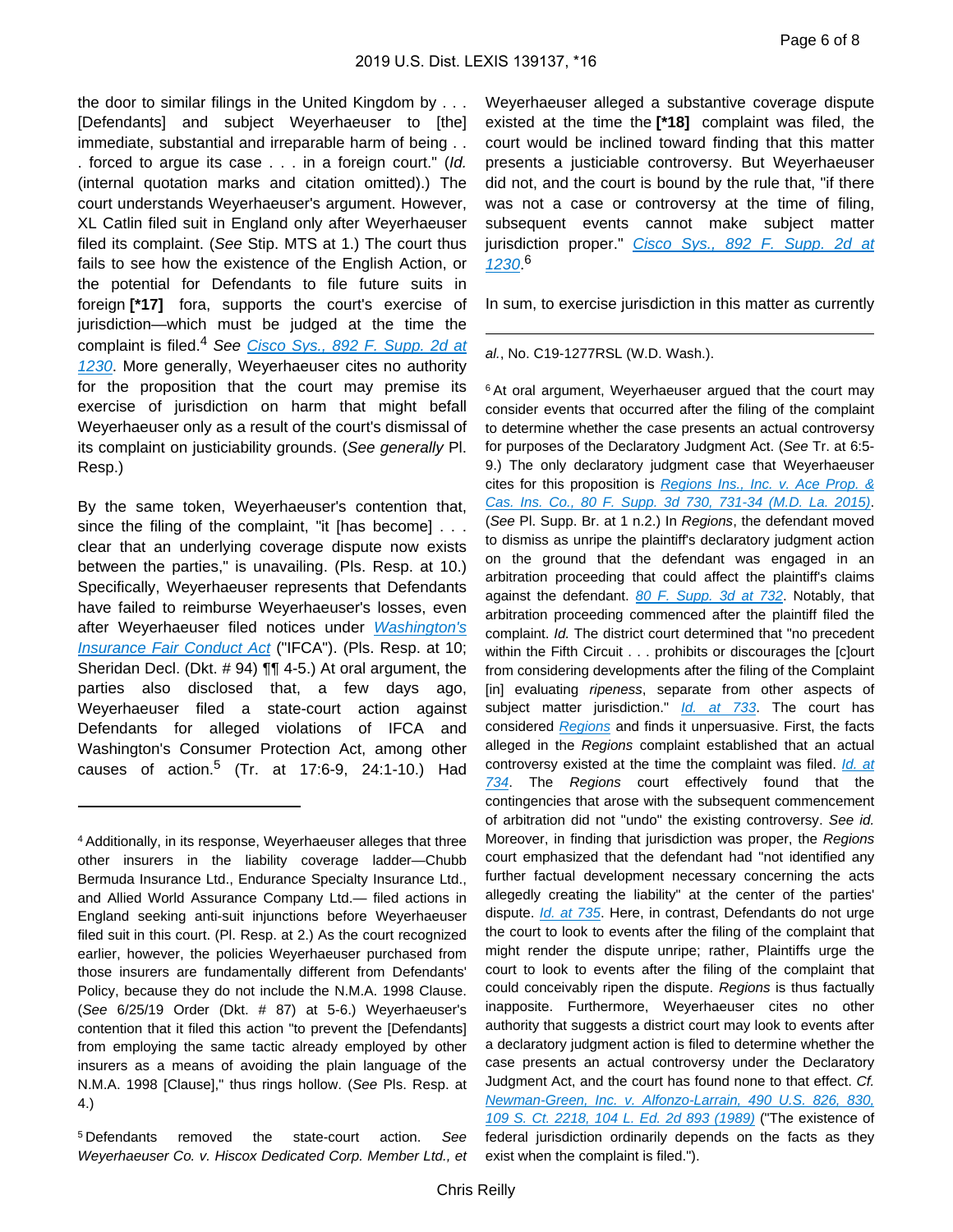pleaded, the court would have to entertain a series of contingencies: (1) that Weyerhaeuser has exhausted or will imminently exhaust the first four layers of the excess liability ladder, (2) that Defendants will deny Weyerhaeuser coverage under the Policy or a substantive dispute over Defendants' liability will otherwise develop; (3) that the parties will fail to resolve that substantive dispute among themselves; and (4) that Defendants will invoke the London Arbitration Clause to resolve the coverage dispute. From the vantage point of the complaint, only the first development appears to exist in fact; the remaining three are hypothetical and contingent, and, should any one of them not come to pass, the court's **[\*19]** ruling on the applicability of the London Arbitration Clause would be "an opinion advising what the law would be upon a hypothetical set of facts." [MedImmune, 549 U.S. at 127](https://advance.lexis.com/api/document?collection=cases&id=urn:contentItem:4MSH-2GG0-004B-Y048-00000-00&context=) (internal quotation marks omitted); see also [Portland Police Ass'n](https://advance.lexis.com/api/document?collection=cases&id=urn:contentItem:3S4W-YRK0-0039-W3F0-00000-00&context=)  [v. City of Portland, 658 F.2d 1272, 1274 \(9th Cir. 1981\)](https://advance.lexis.com/api/document?collection=cases&id=urn:contentItem:3S4W-YRK0-0039-W3F0-00000-00&context=) (finding a controversy is not justiciable where the plaintiffs' claims for relief were premised on a "series of contingencies"). The court therefore finds that this case does not present an "actual controversy" within the meaning of the Declaratory Judgment Act. See 28 [U.S.C. § 2201\(a\)](https://advance.lexis.com/api/document?collection=statutes-legislation&id=urn:contentItem:8SG9-5HW2-D6RV-H0TX-00000-00&context=). Accordingly, the court DISMISSES this action as nonjusticiable.

# **C. Amendment**

Weyerhaeuser seeks leave to amend the complaint in the event of dismissal. (See Tr. at 8:23-9:11, 21:14- 22:9.) Defendants argue that the court should not grant Weyerhaeuser leave to amend because the deadlines for amending pleadings and completing discovery expired on March 20, 2019, and May 20, 2019, respectively, and amendment would be futile. (Defs. Supp. Br. at 4; see also Sched. Order (Dkt. # 29) at 1.)

Because this case was nonjusticiable when it was filed, the court is not convinced that it has the power grant Weyerhaeuser leave to amend the complaint. See [Morongo Band of Mission Indians v. Cal. State Bd. of](https://advance.lexis.com/api/document?collection=cases&id=urn:contentItem:3S4X-0M90-001B-K294-00000-00&context=)  [Equalization, 858 F.2d 1376, 1380 \(9th Cir. 1988\)](https://advance.lexis.com/api/document?collection=cases&id=urn:contentItem:3S4X-0M90-001B-K294-00000-00&context=) (stating that, "[if] jurisdiction is lacking at the outset, the district court has no power to do anything with the **[\*20]**  case except dismiss"); see also id. ("If jurisdiction was lacking, then the court's various orders, including that granting leave to amend the complaint, were nullities.").

However, even assuming the court may properly grant a party leave to amend a complaint that asserts nonjusticiable claims, the court finds that Weyerhaeuser has not established that it is entitled to leave to amend for the following reasons.

Under [Federal Rule of Civil Procedure 15\(a\)\(2\)](https://advance.lexis.com/api/document?collection=statutes-legislation&id=urn:contentItem:5GYC-1WP1-6N19-F103-00000-00&context=), courts should "freely give leave" to amend a pleading "when justice so requires."  $Fed. R. Civ. P. 15(a)(2)$ . However, once the deadline for amending pleadings, as established in the court's scheduling order, has expired, [Federal Rule Civil Procedure 16\(b\)](https://advance.lexis.com/api/document?collection=statutes-legislation&id=urn:contentItem:8JD7-4G92-8T6X-702K-00000-00&context=), rather than [Rule](https://advance.lexis.com/api/document?collection=statutes-legislation&id=urn:contentItem:5GYC-1WP1-6N19-F103-00000-00&context=)  [15\(a\)](https://advance.lexis.com/api/document?collection=statutes-legislation&id=urn:contentItem:5GYC-1WP1-6N19-F103-00000-00&context=), controls. See [Johnson v. Mammoth Recreations,](https://advance.lexis.com/api/document?collection=cases&id=urn:contentItem:3S4X-1630-008H-V34C-00000-00&context=)  [Inc., 975 F.2d 604, 607-08 \(9th Cir. 1992\)](https://advance.lexis.com/api/document?collection=cases&id=urn:contentItem:3S4X-1630-008H-V34C-00000-00&context=); [Fed. R. Civ.](https://advance.lexis.com/api/document?collection=statutes-legislation&id=urn:contentItem:8JD7-4G92-8T6X-702K-00000-00&context=)   $P. 16(b)$ . A party seeking to amend a pleading after the date specified in the scheduling order must first show "good cause" for amendment under [Rule 16\(b\)\(4\)](https://advance.lexis.com/api/document?collection=statutes-legislation&id=urn:contentItem:8JD7-4G92-8T6X-702K-00000-00&context=). Fed. R. Civ. P.  $16(b)(4)$  ("A schedule may be modified only for good cause and with the judge's consent."); [Johnson, 975 F.2d at 608](https://advance.lexis.com/api/document?collection=cases&id=urn:contentItem:3S4X-1630-008H-V34C-00000-00&context=) "Unlike [Rule 15\(a\)](https://advance.lexis.com/api/document?collection=statutes-legislation&id=urn:contentItem:5GYC-1WP1-6N19-F103-00000-00&context=)'s liberal amendment policy[,] which focuses on the bad faith of the party seeking to interpose an amendment and the prejudice to the opposing party,  $Rule 16(b)$ 's 'good cause' standard primarily considers the diligence of the party seeking the amendment." Johnson, 975 F.2d at [609](https://advance.lexis.com/api/document?collection=cases&id=urn:contentItem:3S4X-1630-008H-V34C-00000-00&context=). To show "good cause" a party must show that, **[\*21]** despite its diligence, it could not meet the scheduling order's deadline. Id. If a party shows good cause, it must then demonstrate that the amendment is proper under [Rule 15](https://advance.lexis.com/api/document?collection=statutes-legislation&id=urn:contentItem:5GYC-1WP1-6N19-F103-00000-00&context=). See [id. at 608](https://advance.lexis.com/api/document?collection=cases&id=urn:contentItem:3S4X-1630-008H-V34C-00000-00&context=); [MMMT Holdings](https://advance.lexis.com/api/document?collection=cases&id=urn:contentItem:5CD4-9061-F04F-J022-00000-00&context=)  [Corp. v. NSGI Holdings, Inc., No. C12-01570RSL, 2014](https://advance.lexis.com/api/document?collection=cases&id=urn:contentItem:5CD4-9061-F04F-J022-00000-00&context=)  [U.S. Dist. LEXIS 79604, 2014 WL 2573290, at \\*2 \(W.D.](https://advance.lexis.com/api/document?collection=cases&id=urn:contentItem:5CD4-9061-F04F-J022-00000-00&context=)  [Wash. June 9, 2014\)](https://advance.lexis.com/api/document?collection=cases&id=urn:contentItem:5CD4-9061-F04F-J022-00000-00&context=).

courts" under [28 U.S.C. § 1653](https://advance.lexis.com/api/document?collection=statutes-legislation&id=urn:contentItem:8SG9-5HW2-D6RV-H0MR-00000-00&context=). (Pl. Supp. Br. (quoting Snell [v. Cleveland, Inc., 316 F.3d 822, 828 n.6 \(9th Cir. 2002\)](https://advance.lexis.com/api/document?collection=cases&id=urn:contentItem:47CG-VT50-0038-X0HG-00000-00&context=).) As the Ninth Circuit explained in Morongo, however, "Section [1653](https://advance.lexis.com/api/document?collection=statutes-legislation&id=urn:contentItem:8SG9-5HW2-D6RV-H0MR-00000-00&context=) provides a remedy for defective allegations only; 'it does not provide a remedy for defective jurisdiction itself." 858 F.2d [at 1380 n.3](https://advance.lexis.com/api/document?collection=cases&id=urn:contentItem:3S4X-0M90-001B-K294-00000-00&context=) (quoting [Field v. Volkswagenwerk AG, 626 F.2d](https://advance.lexis.com/api/document?collection=cases&id=urn:contentItem:3S4X-C1Y0-0039-W43H-00000-00&context=)  [293, 306 \(3d Cir. 1980\)](https://advance.lexis.com/api/document?collection=cases&id=urn:contentItem:3S4X-C1Y0-0039-W43H-00000-00&context=).) Where the jurisdictional defect is "one of substance," a district court has "no power to grant [the plaintiff] leave to amend its complaint." *[Id. at 1381 n.3](https://advance.lexis.com/api/document?collection=cases&id=urn:contentItem:3S4X-0M90-001B-K294-00000-00&context=)*; see also [Brennan v, Univ. of Kan., 451 F.2d 1287, 1289 \(10th Cir.](https://advance.lexis.com/api/document?collection=cases&id=urn:contentItem:3S4X-85R0-0039-X2KJ-00000-00&context=)  [1971\)](https://advance.lexis.com/api/document?collection=cases&id=urn:contentItem:3S4X-85R0-0039-X2KJ-00000-00&context=) (stating that [Section 1653](https://advance.lexis.com/api/document?collection=statutes-legislation&id=urn:contentItem:8SG9-5HW2-D6RV-H0MR-00000-00&context=) empowers courts to allow parties to correct "defects of form, not substance") (footnote omitted). The court is not persuaded that this case is nonjusticiable merely because of defective allegations that could be cured with leave to amend. The complaint expressly acknowledges that "[a] justiciable controversy does not yet exist between the parties regarding coverage," and Weyerhaeuser has not convinced the court that other circumstances existed to create a justiciable controversy at the time the complaint was filed. (See Compl. ¶ 1.)

<sup>7</sup>Weyerhaeuser emphasizes that "[d]efective allegations of jurisdiction may be amended, upon terms, in trial or appellate